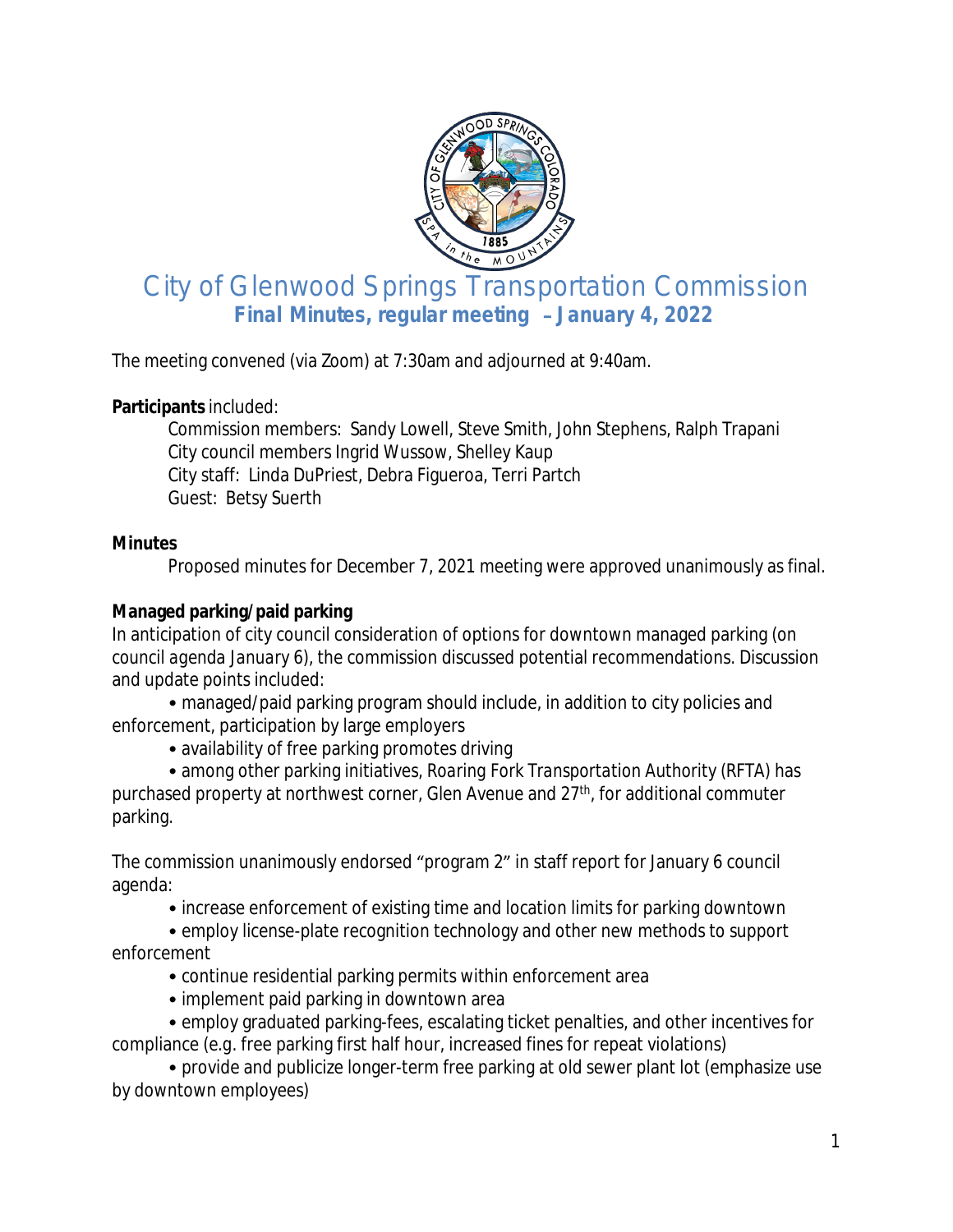• consider providing RFTA transit passes, free or discount parking for car-pools, and other incentives and assistance for employees

# **Bike-share expansion**

The commission discussed emerging RFTA proposal, and accompanying consultant analyses, for expanding bike-share network and facilities into Glenwood Springs.

Linda reported that final details of total cost and municipal cost proportion are not yet complete. Consultant's preliminary recommendations include three phases of implementation in Glenwood Springs, with first phase capital cost estimate approximately \$680,000. A portion of that (perhaps 85%) would be paid by RFTA, costs and funding sources for subsequent phases not yet specified.

More detailed consultant presentation and RFTA board discussion/decisions is anticipated at March 10 RFTA board meeting. In anticipation, the commission approved recommendations for consideration by city council and relay through city's delegates to RFTA board. Detailed recommendations are in separate document, generally summarized as:

- clarify potential cost to city if bike-share is expanded
- clarify bike-share system proposed for Glenwood Springs—size and station locations

• investment in local bicycling infrastructure should be first priority for use of city funding, before investing in bike-share system

• consider alternatives (interim or permanent) to bike-share infrastructure, including partnerships with lodging, large employers, bicycle shops, among others

• use more safety-visible color for bike-share bicycles, if deployed in Glenwood Springs.

# **City boards and commissions, redesign, and purposes**

City council will meet with delegates from all boards and commissions on January 27. Each commission is to submit initial recommendations by January 20; the commission will submit a separate document for this purpose. Meanwhile, in response to questionnaire distributed by city council, the commission agreed to recommend:

• priority topics for 2022 are transportation demand management and comprehensive review of city's long range transportation plan (including ranking of large and small capital projects)

• transportation commission should continue to meet monthly

• documented statements of purpose for transportation commission (city charter, internal commission mission statement) should replace the term "investigate" with more collaborative term (*e.g*. explore, assess, research)

• commission should facilitate citizen engagement on transportation issues and proposals

• mechanics and protocols for submitting commission recommendations should be clarified.

# **Transportation demand management/traffic volume projections**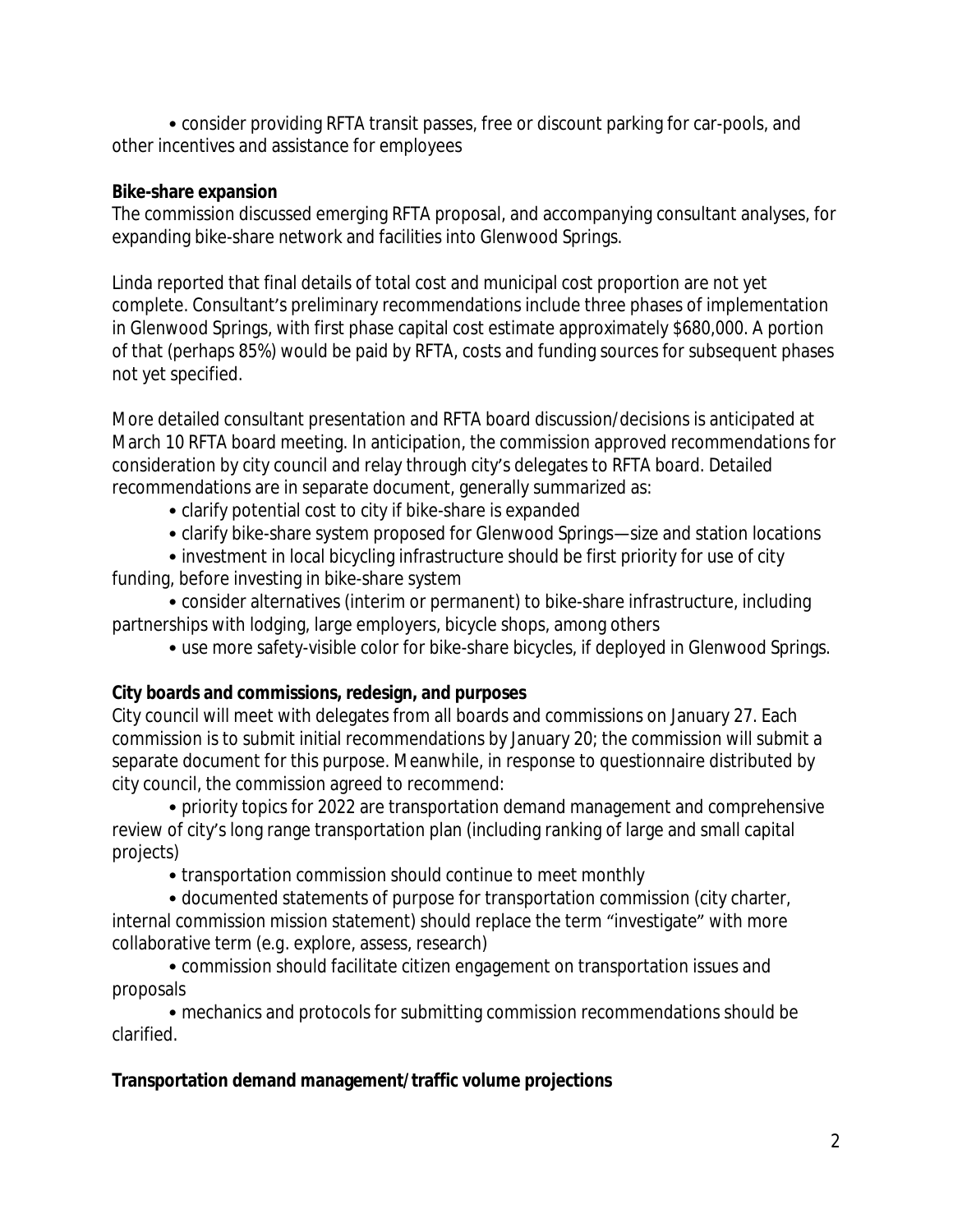Terri presented and explained calculations and data used to project motor-traffic increases in and through Glenwood Springs, as part of *Multi-model Options for a Vibrant Economy* (MOVE) study. Sources include 2010 *Corridor Optimization Study*, *Colorado Department of Transportation* (CDOT) modeling, and OTIS real-time traffic-counts history.

Resulting rates of traffic-volume increase range from .7% to 2.8% per year. Projections do not consider potential effects of transportation demand management (TDM).

Discussion focused on methods for projecting and enshrining goals for TDM, intended to reduce traffic volumes, or at least reduce rate of growth in traffic volumes. Such goals could be set by city council relative to local traffic. Regional traffic goals (Highway 82) would need to involve other entities and authorities, including CDOT, federal transportation agencies, other local governments, and RFTA.

Access to certain programs and funding sources for TDM may require establishment of metropolitan planning organization (MPO) or similar inter-governmental entity; implementation of local TDM measures might be employed within existing governance structures and authorities.

#### **MOVE pedestrian-bicycle improvements**

Discussion of commission analysis and recommendations regarding (MOVE), Appendix D *Pedestrian and Bicycle Improvements Plan*, was postponed until February 1 commission meeting.

# **Small capital projects**

Discussion of mechanics for implementing small capital projects—prioritization, funding, installation—was postponed until February 1 commission meeting.

# **Agenda topics for February commission meeting**

- Update from city council/commissions work meeting
- TDM grant-request update, first steps of implementation
- MOVE pedestrian-bicycle recommendations (*in anticipation of city council work*

*session and regular meeting, tentatively scheduled February 3 and 17*)

• Small capital projects implementation protocols

#### **Other next steps, potential future agenda topics**

*Current, continuing topics*

- Aspen tour, managed parking & TDM
- Transit coordination and refinements, RFTA and Ride Glenwood Springs
- Topical recommendations re final MOVE report and appendices
- TC as referral or review agency, development proposals

#### *Standing topics, when timely*

• Updates and discussion, priority capital projects, large and small